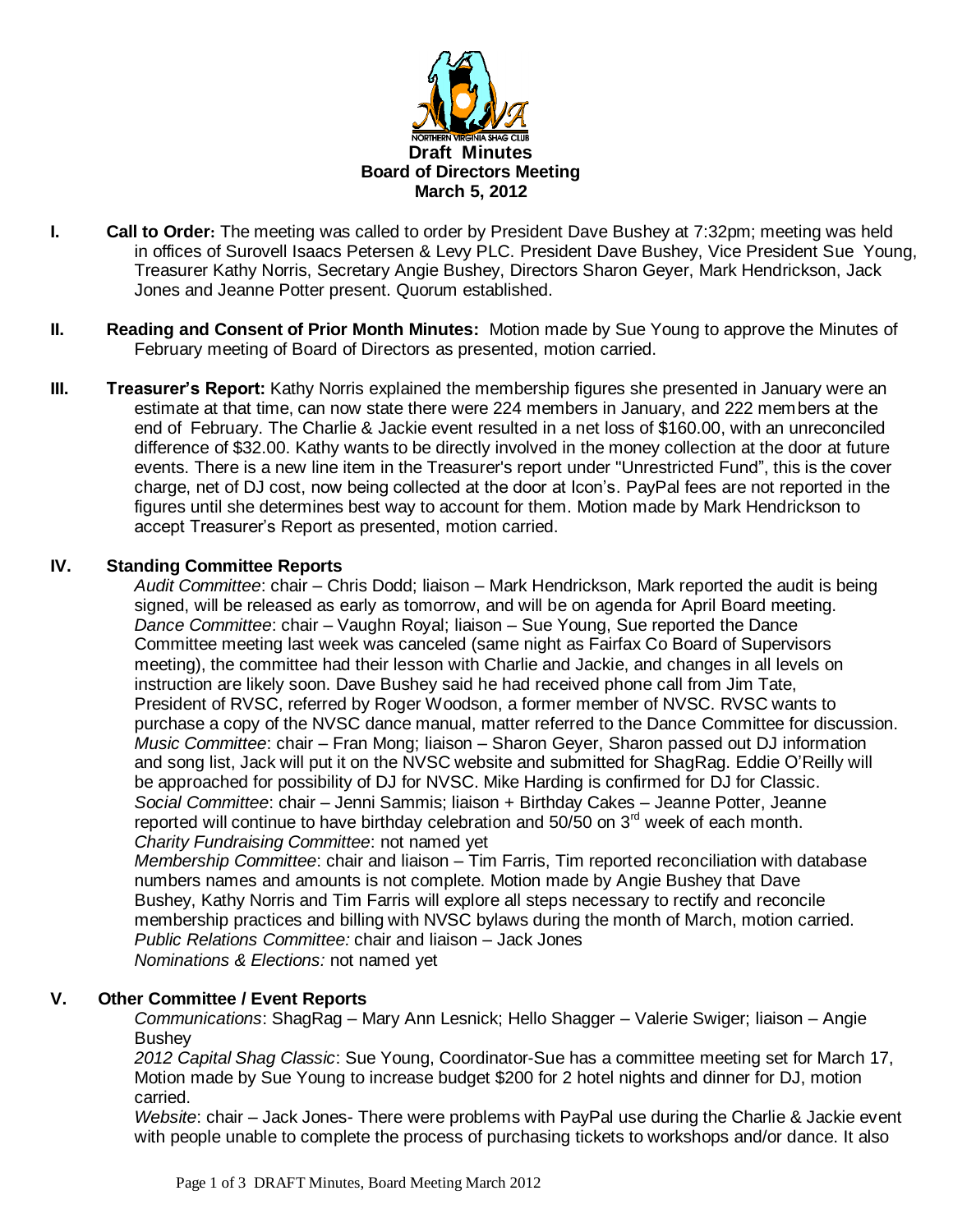took a long time for LinkSource to build the pages. Kathy will hold off paying the invoice for now, she will coordinate with Jack and Dave to resolve the issue. *Holiday Party*: not named yet

## **VI. Old Business**

- A. Gary Mann weekly lesson proposal tabled due to overriding issue with Fairfax County (Fairfax County threatening to limit size of dance floors in eating establishments to size so small most all social dancing would cease)
- B. Update on Icons cover charge being collected by NVSC instead of Icon's employee; acoustics still an issue; music during lessons appears to be okay at this point but there is difficulty in talking and hearing over the bass beat of the music; the floor continues to be an issue, slick powder is being used, but needs to be used a little more judiciously to keep from getting too slick. Dave will contact John (Icons owner) again about prior agreement with Icons as to who pays DJ based on sales revenue each week, the sales tapes need to accurately reflect food and beverage totals and copies provided to NVSC for club records when expensing monies to DJ or to Icons for partial reimbursement of DJ, and Icon's night managers need to follow the agreement so NVSC is not suddenly told at the end of the evening that Icon's is not paying the DJ.
- C. General Membership Minutes: Angie will draft Minutes for General Membership meeting held in January, they will be sent via Hello Shagger prior to next General Membership meeting, if no corrections heard from membership then Minutes will be Accepted by Assent.
- D. Washington Post, Fairfax Times advertising: The advertising has been bringing new people in, Kathy and Jeanne will continue submitting the notices.
- E. 2013 invitation to Charlie & Jackie Charlie and Jackie have said yes to teach a workshop in 2013. The holiday weekend is Feb 16, first choice will be Feb 23 weekend, and second choice will be Feb 9 for the workshop and dance.

## **VII. New Business**

- A. Top 40 in ShagRag: Sharon Geyer will send list of songs to Jack for putting on website and to Maryann for publishing in monthly Shag Rag
- B. Distribution of music CD's to newcomers: Sharon has 100 CD's formatted, she is sharing with newcomers, reaction has been good
- C. Sunday Socials: Social at Grevey's in February went well, next one will be at Fast Eddie's in Centreville, March 25
- D. 2012 Calendar of Events: Sharon will check with Homestead Resort for possibility of Fall party, maybe with their "soft opening" after renovations in 2012.
- E. GNDC request for Advertising: Grand National Dance Championships are held annually over Memorial Day weekend in Atlanta, GA. Motion made by Angie Bushey for NVSC to submit ¼ page advertising, at cost of \$125, wording to include notice of NVSC summer party and encouragement to NVSC dancers at GNDC, motion carried.
- F. Photography: Jack will encourage more folks to bring their cameras and take pictures at NVSC events, and send the pictures to him.
- G. March April May Preliminary Review of Expenses and Encumbrance thereof: Motion made by Mark Hendrickson for expense of up to total of \$750 for Spring SOS parties - \$350 for party at Fat Harold's in North Myrtle Beach, \$200 for State of Virginia shag party in North Myrtle Beach and \$200 for local members at Icon's, stipulation of 1 drink per person at Icon's, motion carried. Dave will ask Marcia Conway to make arrangements at Fat Harold's.
- H. Special Committees for 2012: Mark will work on language for documents for compliance with Sarbanes-Oxley Act.
- I. Barrel Oaks Winery: Fund raiser tentatively set for March is postponed, possibility of multiple events (up to 4) over the summer culminating in partnering with BOW at their traditional Endless Summer Party held during Labor Day holiday, Friday's are not good for NVSC members, Angie working on this.
- J. Review of ACSC announcements: Dave and Angie attended ACSC Winter Workshop in Hilton Head, SC in January, meeting focused on shag clubs obtaining and keeping 501c7 status. Other clubs offer 'honorary membership' in their shag club for their major events, NVSC will consider doing this, simplifies income reporting for IRS.